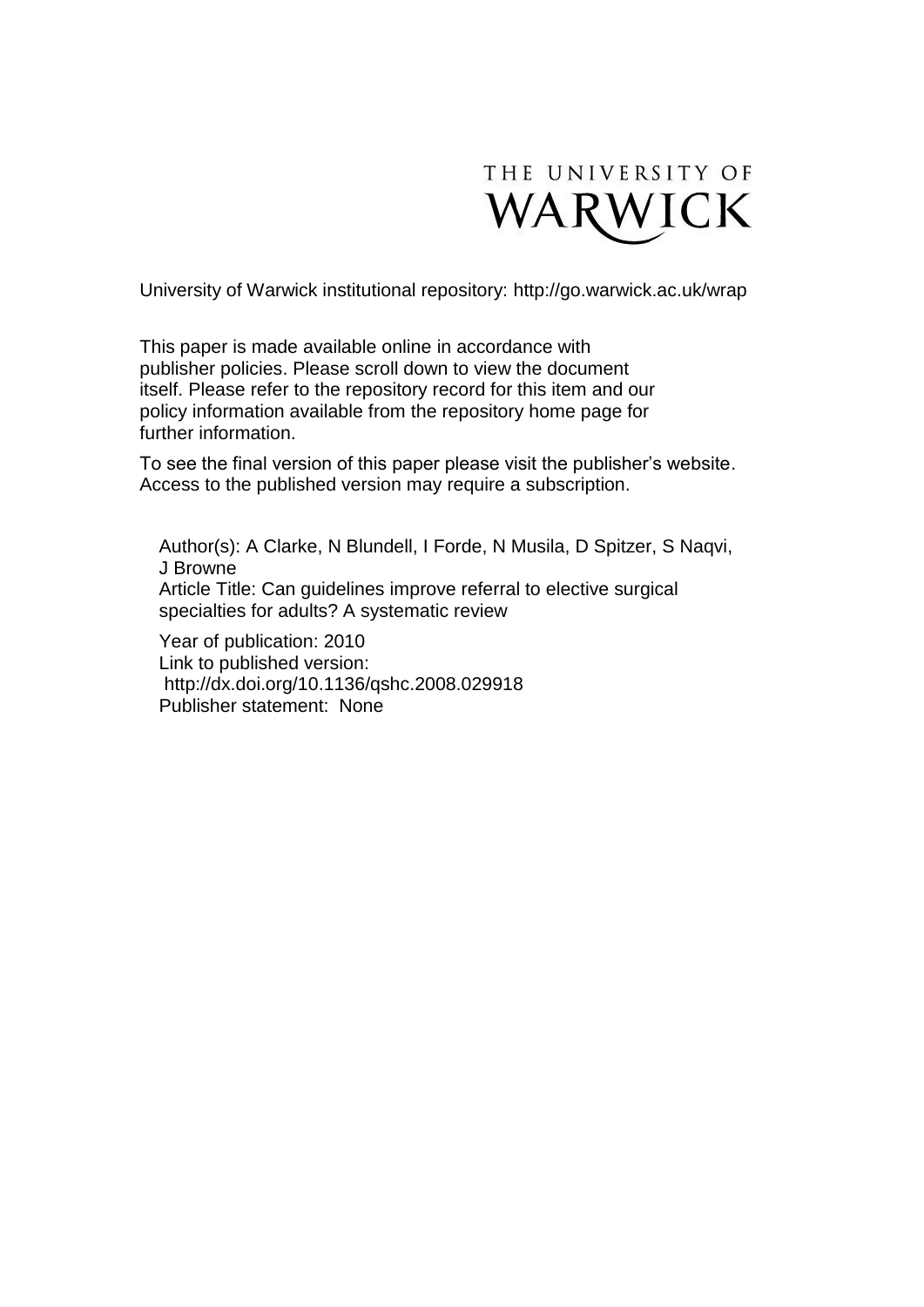

## **review surgical specialties for adults? A systematic Can guidelines improve referral to elective**

A Clarke, N Blundell, I Forde, et al.

doi: 10.1136/qshc.2008.029918 Qual Saf Health Care published online March 8, 2010

**<http://qshc.bmj.com/content/early/2010/03/04/qshc.2008.029918.full.html>** Updated information and services can be found at:

These include:

| <b>References</b>                | This article cites 35 articles, 16 of which can be accessed free at:<br>http://qshc.bmj.com/content/early/2010/03/04/qshc.2008.029918.full.html#ref-list-1                                                                                                                                                                                                                                                                                       |
|----------------------------------|--------------------------------------------------------------------------------------------------------------------------------------------------------------------------------------------------------------------------------------------------------------------------------------------------------------------------------------------------------------------------------------------------------------------------------------------------|
| <b>Open Access</b>               | This is an open-access article distributed under the terms of the Creative<br>Commons Attribution Non-commercial License, which permits use,<br>distribution, and reproduction in any medium, provided the original work is<br>properly cited, the use is non commercial and is otherwise in compliance with<br>the license. See: http://creativecommons.org/licenses/by-nc/2.0/ and<br>http://creativecommons.org/licenses/by-nc/2.0/legalcode. |
| P < P                            | Published online March 8, 2010 in advance of the print journal.                                                                                                                                                                                                                                                                                                                                                                                  |
| <b>Email alerting</b><br>service | Receive free email alerts when new articles cite this article. Sign up in the<br>box at the top right corner of the online article.                                                                                                                                                                                                                                                                                                              |

**Notes**

articles must include the digital object identifier (DOIs) and date of initial publication. priority; they are indexed by PubMed from initial publication. Citations to Advance online prior to final publication). Advance online articles are citable and establish publication yet appeared in the paper journal (edited, typeset versions may be posted when available Advance online articles have been peer reviewed and accepted for publication but have not

**<http://qshc.bmj.com/cgi/reprintform>** To order reprints of this article go to:

**<http://qshc.bmj.com/subscriptions>** To subscribe to Quality and Safety in Health Care go to: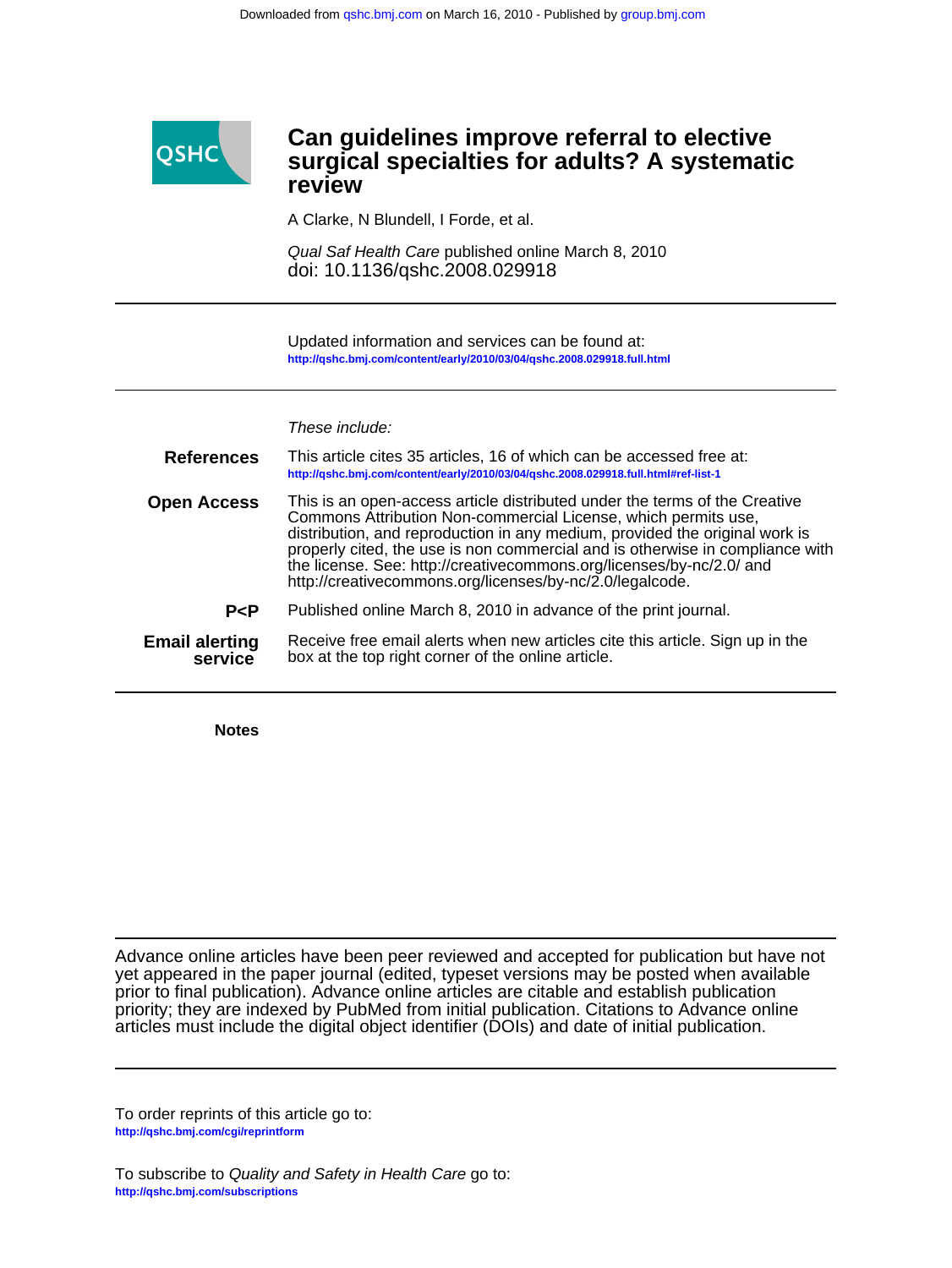# Can guidelines improve referral to elective surgical specialties for adults? A systematic review

A Clarke,<sup>1</sup> N Blundell,<sup>2</sup> I Forde,<sup>3</sup> N Musila,<sup>4</sup> D Spitzer,<sup>5</sup> S Naqvi,<sup>1</sup> J Browne<sup>4</sup>

#### ABSTRACT

Aim To assess effectiveness of guidelines for referral for elective surgical assessment.

**Method** Systematic review with descriptive synthesis. Data sources Medline, EMBASE, CINAHL and Cochrane database up to 2008. Hand searches of journals and websites.

**Selection of studies** Studies evaluated quidelines for referral from primary to secondary care, for elective surgical assessment for adults.

**Outcome measures** Appropriateness of referral (usually measured as guideline compliance) including clinical appropriateness, appropriateness of destination and of pre-referral management (eg, diagnostic investigations), general practitioner knowledge of referral appropriateness, referral rates, health outcomes and costs.

**Results** 24 eligible studies (5 randomised control trials, 6 cohort, 13 case series) included guidelines from UK, Europe, Canada and the USA for referral for musculoskeletal, urological, ENT, gynaecology, general surgical and ophthalmological conditions. Interventions varied from complex ("one-stop shops") to simple guidelines. Four randomized control trials reported increases in appropriateness of pre-referral care (diagnostic investigations and treatment). No evidence was found for effects on practitioner knowledge. Mixed evidence was reported on rates of referral and costs (rates and costs increased, decreased or stayed the same). Two studies reported on health outcomes finding no change.

**Conclusions** Guidelines for elective surgical referral can improve appropriateness of care by improving prereferral investigation and treatment, but there is no strong evidence in favour of other beneficial effects.

In many health systems, the general practitioner or primary care gatekeeper role is considered a vital component of demand management, restricting access to secondary care based on identified need, thus restraining healthcare costs. However, evidence suggests substantial variation in referral rates from primary to secondary care, indicating that access to surgery is not equitable.<sup>1-3</sup> In the UK, guidance for the referral of common conditions to surgical specialties has been provided, with the potential to increase the equity of referral, while maintaining a "gatekeeper role". This guidance has not as yet been rigorously implemented or evaluated.<sup>4</sup> Two reviews have investigated interventions for referral from primary to secondary care in general.<sup>5 6</sup> Faulkner et  $al^{6}$  reported little impact of referral guidelines on rates of referral or health outcomes. Grimshaw et  $a^{5}$  found that passively disseminated guidelines had less impact than structured referral sheets.

The standard definition of clinical guidelines is "systematically developed statements to assist practitioner and patient decisions about appropriate healthcare for specific clinical circumstances".<sup>7</sup> Although their principal intended benefit is to improve the quality of care received by patients, several other benefits to patients, clinicians and healthcare systems have been suggested, including improving consistency and equity of care, empowering patient participation and influencing public<br>policy—for example, through highlighting policy-for example, through highlighting neglected health problems.  $^{\rm 8}$ 

Nevertheless, the evidence that guidelines alone are effective at changing clinician behaviour is limited. $9-12$  In light of concern about increasing referrals to secondary care, the introduction of "patient choice" and increasing plurality of elective surgical service providers, the UK Department of Health commissioned this work to answer the following questions: "do guidelines for referral by primary care practitioners for adults for elective surgical assessment improve appropriateness of referral or health outcomes? What is the effect of referral guidelines on healthcare costs?"

Referral guidelines were defined as "a set of rules, an algorithm or a protocol which gives guidance on the circumstances in which a formal elective request is made from primary care on behalf of a patient, for treatment or consultation by a surgical specialist". (A surgical specialist was defined as a medical practitioner who has undertaken a recognised training to be able to undertake elective, non-urgent surgery). We aimed to investigate the key characteristics of guidelines including format, length, development method and any prescribed or implicit associated implementation strategies.

#### **METHODS**

The search strategy was developed based on extensive literature scoping exercise, and advice from and clinical, health information and health management experts (including those involved in the Cochrane Collaboration Effective Practice an Organisation of Care Group, practising NHS managers and clinicians, and primary care practitioners/general practitioners with an interest in elective surgical referral). To maximise sensitivity, both text words and subject headings (MeSH terms) were included. Four topic areas ("primary healthcare or family practice", "practice guidelines or algorithms", "referral and consultation", and "surgical procedures or "surgery") were all combined using the "and" operator. The final search strategy is included in Box 1.

Searches were conducted in Medline, EMBASE, CINAHL and the Cochrane Database from

<sup>1</sup>Health Sciences Research Institute, University of Warwick, Coventry, USA <sup>2</sup>Research in Practice for Adults, Blacklers, Dartington, Totnes, Devon, UK <sup>3</sup>Department of Epidemiology and Public Health, University College, London, UK <sup>4</sup>Health Services Research Unit, London School of Hygiene and Tropical Medicine, London, UK <sup>5</sup>Centre for Health Sciences, Barts & the London School of Medicine & Dentistry, London, UK

#### Correspondence to

Aileen Clarke, Warwick Medical School, University of Warwick, Health Sciences Research Institute, Coventry CV4 7AL, UK; aileen.clarke@warwick.ac.uk

Accepted 5 March 2009



This paper is freely available online under the BMJ Journals unlocked scheme, see http:// qshc.bmj.com/site/about/ unlocked.xhtml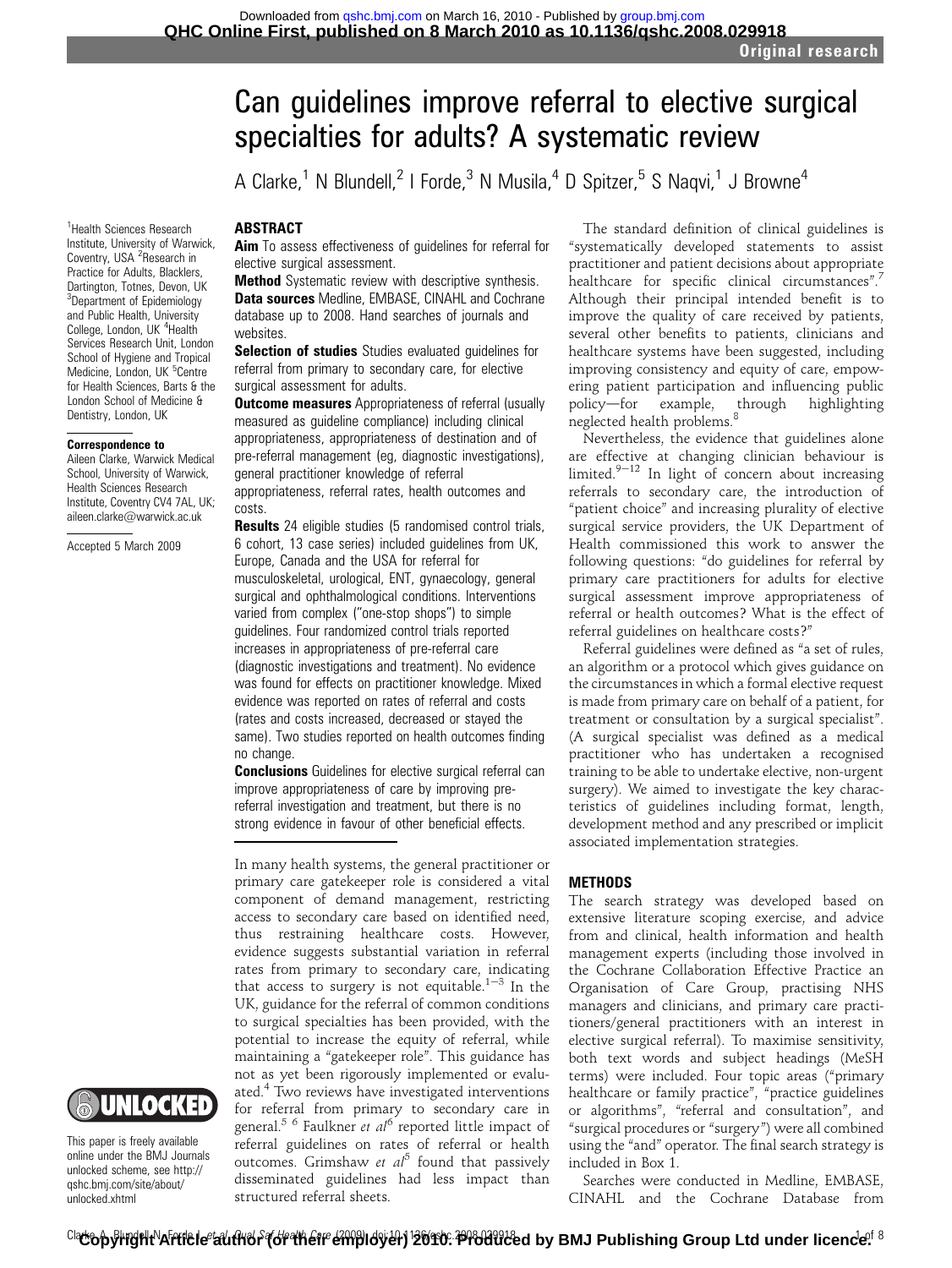## Box 1 Search strategy

Family Practice (MeSH) OR Primary Health Care (MeSH) OR Physicians, Family (MeSH) OR Primary Care OR "managed care" OR general practi\* OR GP OR GPs OR family doctor\* OR family physician\* OR generalist\*

#### AND

Referral and Consultation (MeSH) OR refer OR referr\* OR ((recommend\* OR request\*) AND (Surgical Procedures, Operative (MeSH) OR Surgery (MeSH) OR surgeon\* OR surgery (Text Word) OR surgical (Text Word) OR operate (Text Word) OR operative (Text Word) OR operation (Text Word) OR operations (Text Word)))

#### AND

Practice Guidelines (MeSH) OR Algorithms (MeSH) OR guideline\* OR guidance OR tool OR tools OR "algorithm" OR "algorithms" OR protocol OR protocols OR pathway\* OR "care standards" OR "treatment standards" OR "preferred practice patterns" OR "decision tree" OR "decision trees" OR "decision aid" OR "decision aids" OR "decision modelling" OR "decision modelling".

\*denotes generic ending.

inception to February 2008. Hand searches of relevant selected journals (British Journal of General Practice, Journal of Health Services Research & Policy, Quality and Safety in Health Care) and websites were undertaken, and these were supplemented with examination of reference lists and contact with experts. Titles and abstracts were inspected and full texts of potentially relevant publications were each assessed for inclusion by two reviewers. Table 1 shows inclusion and exclusion criteria.

A data extraction form was designed, based on guidance from the Scottish Intercollegiate Guidelines Network<sup>13</sup> and the NHS Centre for Reviews and Dissemination guidance.<sup>14</sup> Data were extracted by two reviewers with discrepancies resolved through discussion. Studies were appraised using recommended critical appraisal tools and two authors working together allocated a Scottish Intercollegiate Guidelines Network quality score.

Studies were not excluded based on methods or methodological quality. Outcomes of interest assessed were general practitioners' knowledge of appropriateness of referral, actual appropriateness of referral (including appropriateness of diagnostic tests, effects of guidelines on referral rates and on waiting times—often referred to as guidelines compliance in studies), health outcomes and costs. Because of the nature of the topic and the heterogeneity of the studies (interventions, patient groups and outcomes measures used), quantitative summary estimates of effect were not calculated. Data are therefore synthesised descriptively.

## RESULTS

Initial searches yielded 9398 papers after duplicates were removed. Nine thousand two hundred and seventy were excluded by reading title and abstract, with uncertainty resolved by discussion between two reviewers. Full texts of 128 papers were retrieved and examined by two reviewers. Discrepancies were resolved by discussion with a third reviewer and 24 papers were identified for inclusion. Figure 1 gives a flow diagram and table 2 summarises the characteristics of the included studies. Publication dates ranged from 1993 to 2007. Ten of the studies were conducted in the UK and the remainder in North America and Europe. Guidelines were variably developed for local, national or international use.

#### Study design

Eleven controlled designs included data on >9000 referrals. Five studies were randomised controlled trials. Four used cluster randomisation and one used patient-level randomisation.<sup>15-19</sup> There were six cohort designs of which four used historical controls, $20-23$  one used concurrent controls<sup>24</sup> and one was of mixed design, using a combination of historic and concurrent non-randomised controls.<sup>25</sup> Thirteen studies, covering >12 000 referrals, used an uncontrolled case series design.<sup>12 26-</sup>

### Clinical area of interest

Guidelines covered elective surgical referral for patients to orthopaedic surgeons (low back pain and other orthopaedic conditions), urologists (lower urinary tract symptoms and microscopic haematuria), otolaryngology (ENT), gynaecologists and ophthalmologists. Some guidelines explicitly covered more than one clinical area of interest, particularly those for referral to general surgeons (eg, for hernia repair and other minor surgery).

### **Interventions**

Only three studies provided a simple evaluation of referral guidelines. All these were descriptive designs with two reporting no effects and one reporting benefits. The other studies investigated guidelines that had an associated strategy aimed at enhancing dissemination. These strategies included the following:

- 1. overall disease management guidelines, which included explicit referral guidelines (13 studies)—for example, a structured management sheet. Some of these included an accompanying educational package for referrers. Of the seven controlled studies that reported on this type of intervention, five reported positive benefits.
- 2. referral guidelines as part of services explicitly changing and simplifying the patient care pathway usually with accompanying greater integration of primary and secondary care (often referred to as "one-stop shop services") (six studies)—for example, guideline-based direct access to surgical waiting lists. Both controlled studies reporting on one-stop shop services reported benefits.
- 3. guideline-based referral triage (which included referral to a central secondary care referral management centre with redistribution to appropriate providers) (two studies). One of the latter was a management guideline where referrers had to obtain telephone-based previous authorisation for referral. The single controlled study of this intervention reported mixed effects.

#### Guideline development process

Methods of guideline development used in various combinations were consensus development panels, multidisciplinary panels, specialist experience, general practitioner consultation and literature review. None of the studies mentioned patient input either at the individual or the representative level. Nineteen of the studies evaluated locally or regionally developed guidelines, and of these, 18 reported benefits or mixed effects and one reported no benefit. Two descriptive and three controlled studies described local evaluations of nationally or internationally developed guidelines, of which only two reported overall positive results and three reported no benefits.

Table 3 shows study characteristics for descriptive and controlled designs.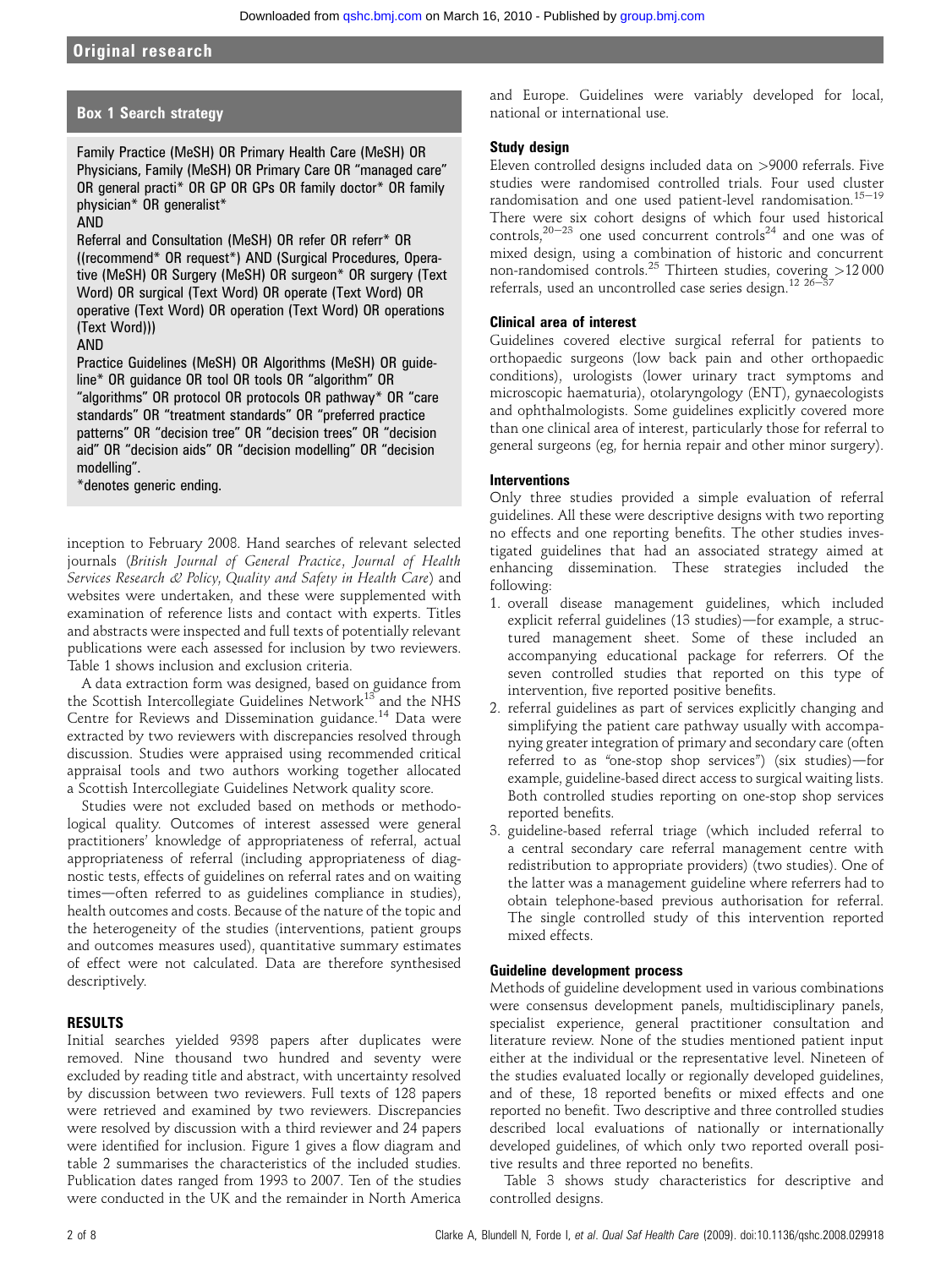the descriptive studies reported on health outcomes.

## Study findings-controlled designs

#### Quality assessment

Eleven studies used controlled designs. Six studies were cohort designs. In these studies, subjects were not randomly selected and outcome assessors were not blinded to intervention status.

Almost all of these studies have a high risk of confounding and bias, and there is a significant risk that the relationships found are not causal. One<sup>24</sup> with concurrent (non-randomised) controls was carefully conducted to minimise bias. Of the five randomized control trials, four were cluster randomised and one was randomised at the individual level. All described clear eligibility criteria, comparability of baseline measures and described an intention-to-treat analysis. Only two<sup>15 18</sup> described an adequate approach to sequence generation and allocation concealment and were therefore considered to have a low risk of bias.

## General practitioners' knowledge of appropriateness of referral

None of the controlled studies reported on this outcome.

## Effect of referral guidelines on appropriateness of referral

Two cohort studies reported overall improvement in referral appropriateness as a result of guideline implementation. One study in otorhinolaryngology  $(ENT)^{21}$  reported a statistically significant improvement in the proportion of appropriate referrals (assessed by an independent specialist) after the intervention.

Four studies reported on the impact of referral guidelines on the appropriateness of investigations carried out by general practitioners before making a referral.<sup>15 16 19 23</sup> One cluster randomised trial, evaluating a "one-stop service" for urological conditions, reported a significant improvement of 0.5 in

## Table 1 Inclusion and exclusion criteria

| <b>Selection criteria</b>  | <b>Inclusion criteria</b>                                                                                                                                                                                                                                                                                                   | <b>Exclusion criteria</b>                                                                                                                                                                                    |
|----------------------------|-----------------------------------------------------------------------------------------------------------------------------------------------------------------------------------------------------------------------------------------------------------------------------------------------------------------------------|--------------------------------------------------------------------------------------------------------------------------------------------------------------------------------------------------------------|
| <b>Population patients</b> | $\blacktriangleright$ Adults (aged 16 years +)                                                                                                                                                                                                                                                                              | $\blacktriangleright$ Children (aged <16 years)                                                                                                                                                              |
|                            | ► With a non-urgent condition                                                                                                                                                                                                                                                                                               | ► With an urgent condition requiring emergency or urgent<br>referral<br>► "Red flag" back symptoms<br>Any evaluation of cancer-eq, fitting UK "2-week rule"<br>quidelines                                    |
|                            | $\blacktriangleright$ Guideline consultation<br>-In primary care by a PCP/GP                                                                                                                                                                                                                                                | $\blacktriangleright$ Guideline consultation<br>-In primary dental care by general dental practitioner<br>-Undertaken by optician/optometrist<br>-In Accident and Emergency department<br>-In secondary care |
|                            | ► Condition should be amenable to surgical intervention if<br>severe enough<br>► Do include infertility if referral is from primary to secondary<br>care; back pain if surgery is an option; glaucoma if referral is<br>from primary to secondary care and surgery is an option; breast<br>symptoms if non-urgent component | ► Condition not amenable to surgical intervention                                                                                                                                                            |
| Population practitioners   | Referring practitioner is GP or PCP                                                                                                                                                                                                                                                                                         | ► Referring practitioner is not a PCP (eg, in referral to tertiary or<br>high dependency care facilities)                                                                                                    |
|                            | Receiving practitioner is a surgeon or practitioner in surgical<br>specialty in secondary care                                                                                                                                                                                                                              | $\blacktriangleright$ Receiving practitioner is a someone other than a surgeon or<br>practitioner in a surgical specialty (eg, social services,<br>complementary therapies, district nursing, etc)           |
| Interventions              | Any guideline(s) or set of rules or protocol that assists PCPs<br>with a decision of whether or not to refer patients to a surgeon<br>or surgical specialty in secondary care for further advice,<br>consultation or treatment                                                                                              | There is no identifiable (repeatable, written) set of rules that<br>could be generalised to GP/PCPs in—eg, another geographic<br>area                                                                        |
|                            | Referral for endoscopy or other diagnostic tests if referral is<br>for management of symptoms, not just for investigation                                                                                                                                                                                                   | Referral is for diagnostic tests only<br>Back pain if referral is for physiotherapy or imaging                                                                                                               |
| Outcomes                   | Any assessments of<br>▶ Appropriateness of referral<br>► Change in GP/PCP knowledge<br>► Change in disease status/change in health status/quality of life<br>$\triangleright$ Costs                                                                                                                                         | ▶ Outcomes identified do not fall into the five identified<br>categories of outcome                                                                                                                          |
| Study designs              | ► No study design excluded                                                                                                                                                                                                                                                                                                  | ► No study design excluded                                                                                                                                                                                   |
|                            | Evaluation of a referral quideline OR study measuring<br>compliance with specific named guideline (comparison of actual<br>practice with guideline)                                                                                                                                                                         | No evaluation or comparison with quideline<br>$\blacktriangleright$ No specific, clear, identifiable quideline(s) named                                                                                      |
|                            | ▶ Publication must be research based with original data                                                                                                                                                                                                                                                                     | No original data or research (or duplicate data or research) are<br>presented                                                                                                                                |

Downloaded from [qshc.bmj.com](http://qshc.bmj.com/) on March 16, 2010 - Published by [group.bmj.com](http://group.bmj.com/)

GP, general practitioner; PCP, primary care practitioner.

#### Study findings—descriptive designs Quality assessment

Thirteen of the studies used a descriptive (mostly case series) design. For all, outcome assessment was undertaken by unblinded assessors (usually the authors who had designed the guidelines). One study used a cross-sectional design and one was a modelling study. None of these studies used comparators of controls. These studies all have a high risk of bias and confounding, and their quantitative results are open to misinterpretation. However, they are useful for delineating the area (eg, the range of outcomes considered) and for demonstrating the feasibility of use of referral guidelines in practice.

## Summary of themes from descriptive designs

Eight of the thirteen studies reported guidelines as beneficial for patient care. Outcomes investigated included appropriateness of referral (often assessed as compliance with guidelines), reduction in waiting times or costs, and change in referral rates. None of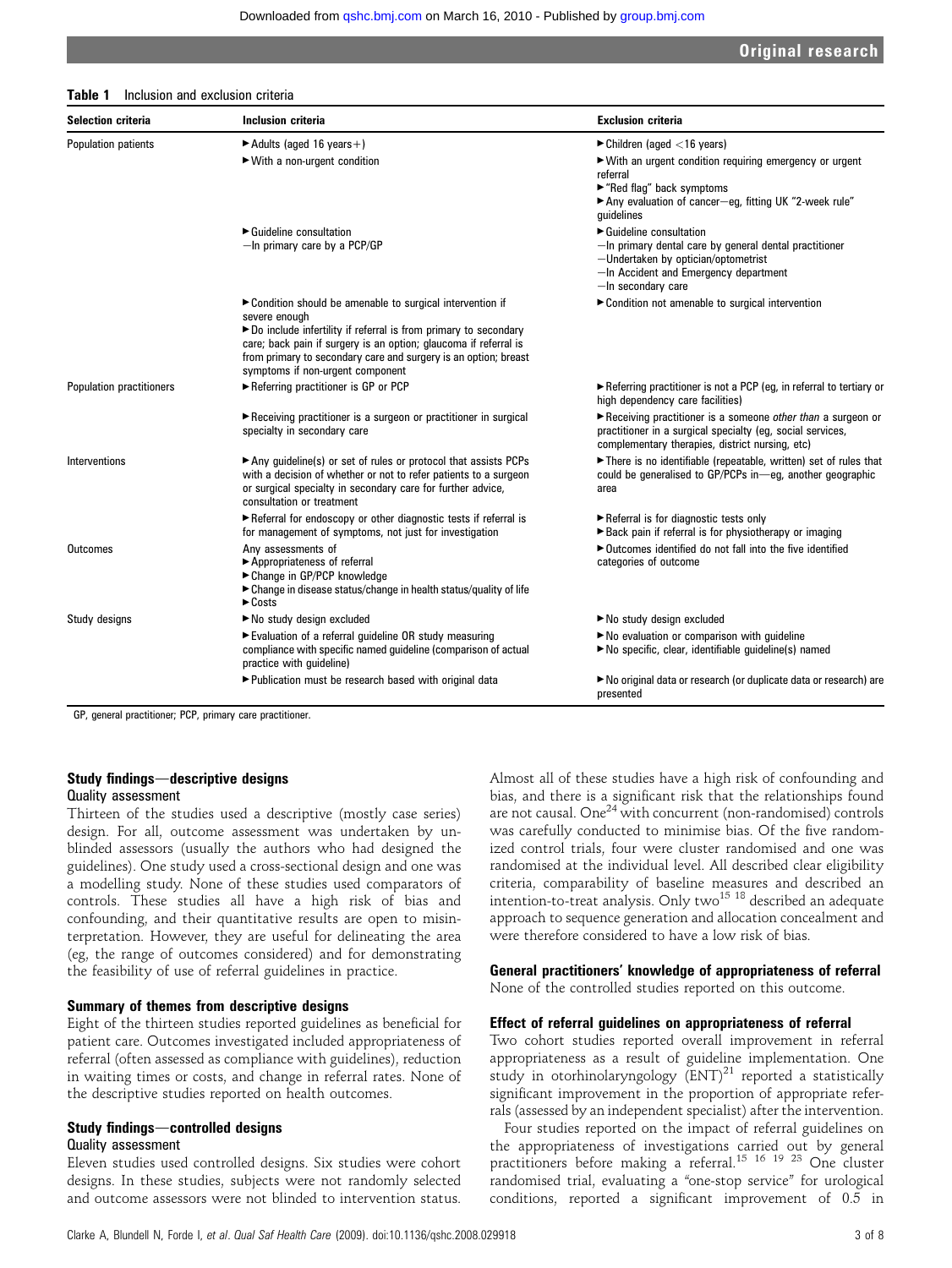

\*Unrelated to referral or not referral from primary to secondary care. Not elective surgical. Not related to guidelines. Not an evaluation. Duplicate publication (See inclusion/exclusion criteria. See Box 2 for further details.)



a "compliance score" (range  $0-5$ , based on the *number* of guideline-recommended investigations carried out before referral).<sup>15</sup> Both randomized control trials of use of a guideline plus structured management sheet for patients with infertility<sup>16</sup> <sup>19</sup> reported significant improvements in the appropriateness of diagnostic investigations undertaken before referral and in the patient histories recorded (72% vs 41% (n=100) correct assessment of day 21 progesterone levels  $(p<0.001)$ <sup>19</sup> (mean number of relevant tests 2.81 vs 2.50; odds ratio 1.32; 95% CI 1.00 to 1.75;  $p=0.025$ ).<sup>16</sup> A cohort study with historical controls of a management guideline for patients with lower urinary tract symptoms also reported an increase in appropriate use of investigations. (Digital rectal examination (recommended in the guideline) increased from  $32\%$  to  $41.1\%$  (n=1203, p<0.001) and transrectal and suprapubic ultrasonography (not recommended in the guideline) decreased from 33% to 23% and 53% to 44% (p<0.001), respectively.) $^{23}$ 

All the controlled studies that provided evidence on this variable reported that referral guidelines improved the appropriateness of diagnostic evaluations carried out by general practitioners before referral.

We can draw no overall conclusions about the impact of guidelines on the likelihood of referral because studies used a variety of measures (both rates and numbers of referrals). Four studies reported a reduction in crude numbers, three reported no change and one suggested that guidelines would increase the

Table 2 Levels of evidence

- 1++ High quality meta-analyses, systematic reviews of RCTs or RCTs with a very low risk of bias
- 1+ Well-conducted meta-analyses, systematic reviews or RCTs with a low risk of bias
- $1 -$ Meta-analyses, systematic reviews or RCTs with a high risk of bias
- 2++ High-quality systematic reviews of case control or cohort or studies, highquality case control or cohort studies with a very low risk of confounding or bias, and a high probability that the relationship is causal
- 2+ Well-conducted case control or cohort studies with a low risk of confounding or bias and a moderate probability that the relationship is causal
- $2-$  Case control or cohort studies with a high risk of confounding or bias and a significant risk that the relationship is not causal
- 3 Non-analytic studies-eg, case reports, case series
- **Expert opinion**

RCT, randomized control trial.

referral rate. Two well-designed randomised trials reported no change in rates and one reported a reduction in referral rates in intervention as compared to control groups.

Five studies reported the impact of interventions on waiting times. A variety of start and end points were used. Periods of time measured were time from referral to first specialist consultation, time from referral to surgery and time from first general practitioner visit to final diagnosis; and different methods of measuring waiting time were used (mean waiting time and percentage of eligible patients seen by a specialist within a given time from the date of referral).

Three studies reported reductions in waiting times; one reported mixed results and one reported no change. As an example, the cohort study examining impact of a direct access to surgical waiting list intervention with referral guideline reported that for patients with hernia, the median wait for intervention patients was reduced by 91 days compared to the median wait for control patients  $(p<0.0001)^{25}$ 

#### Impact of referral guidelines on cost and health outcomes

- a. Cost No studies reported a formal economic evaluation. One cohort study with historical controls of a management guideline for patients with lower urinary tract symptoms reported a reduction in costs of between £1.45 and £49.54 per patient (at 2000 prices).<sup>24</sup> In contrast, a cluster randomised trial of a guideline plus structured management sheet for infertility reported a non-significantly higher median cost per referral in intervention practices (increase of  $18\%$ ) £215-251 (at 1998 prices).<sup>16</sup>
- b. Health outcomes Two studies reported explicitly on the impact of guidelines on patient health outcomes using the Short Form Health Survey (SF-36), a set of generic quality-oflife measures. Both reported no difference between intervention and control groups.

## **DISCUSSION**

## Summary of results

We undertook a systematic review of guidelines for elective referral to surgical specialist. We identified 24 studies, of which only five used randomised designs, although a further six included data from comparison or control groups. Studies were based on data from large numbers of patients, from a number of different countries and covered a range of conditions. Most of the studies we found (21/24) reported evaluations of complex interventions that included an associated implementation or management plan. Of these, overall disease management guidelines and one-stop shop arrangements appear to confer benefits, although the absolute number of studies of each is small.

Studies reached contradictory conclusions regarding the effect of guidelines on general practitioners' knowledge and awareness of appropriateness of referral for the conditions under investigation. Controlled studies measuring compliance with guideline referral criteria reported improvements. All studies that assessed appropriateness of diagnostic evaluations carried out before referral after use of a referral guideline reported improvements.

We could draw no overall conclusions about the impact of referral guidelines on rates of referral based on the studies identified. Although many studies reported data on reduction of overall waiting times to surgery, attribution to referral guidelines of the effects found is problematic. No formal evaluations of costs and benefits of referral guidelines were found. Only two studies assessed patient outcomes, with no effects found.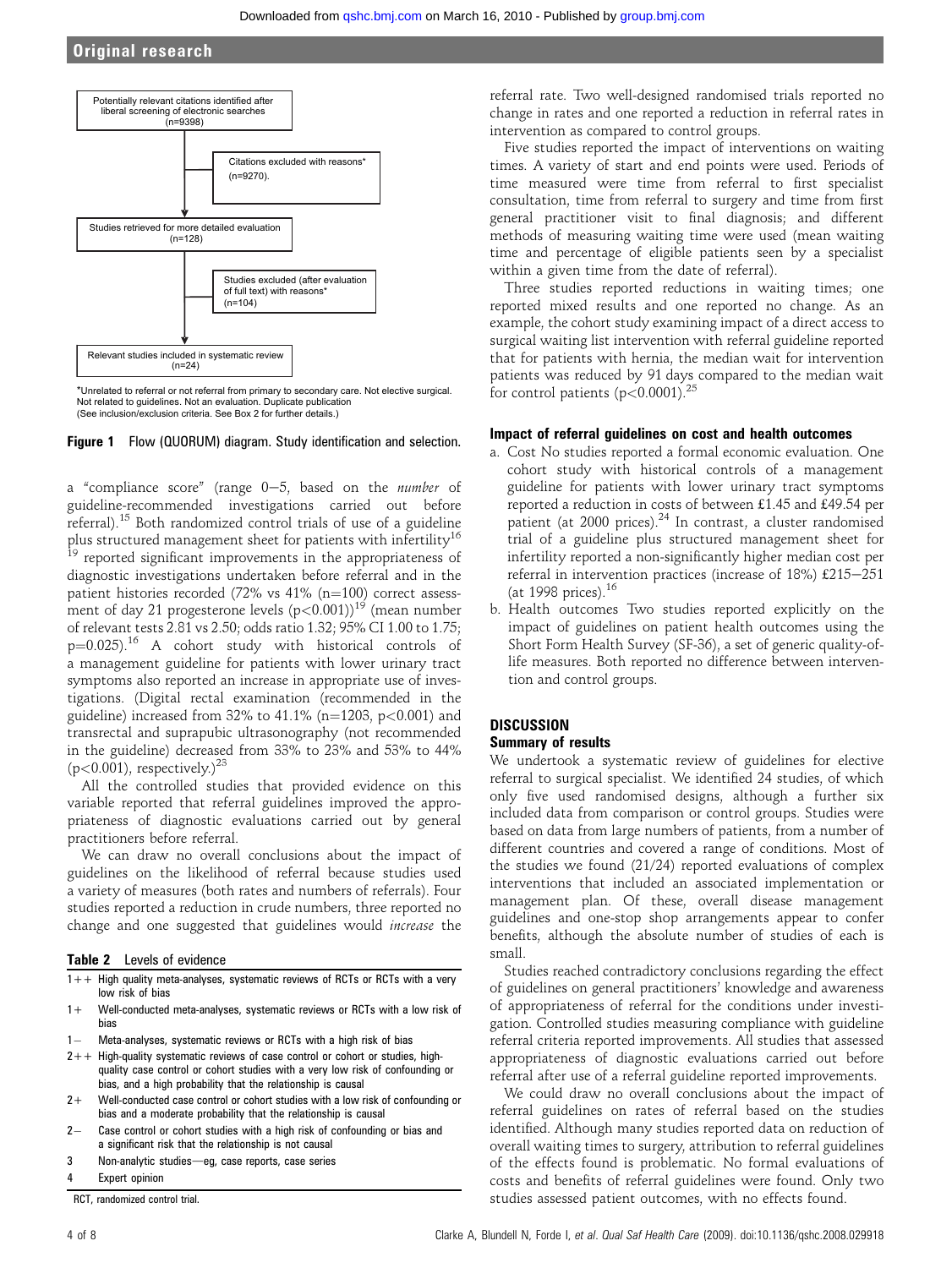Table 3 Study characteristics and type of intervention Table 3 Study characteristics and type of intervention

|                                        |                                                                                                                             |                                                     |                                                         |                                                                            |                                                                                                                     |                                                                                         |                                              |                                                   |                                           |                                           |                                                           |                                    |                                                                 |                                                      | Original research                                                                                                                                                                                            |           |
|----------------------------------------|-----------------------------------------------------------------------------------------------------------------------------|-----------------------------------------------------|---------------------------------------------------------|----------------------------------------------------------------------------|---------------------------------------------------------------------------------------------------------------------|-----------------------------------------------------------------------------------------|----------------------------------------------|---------------------------------------------------|-------------------------------------------|-------------------------------------------|-----------------------------------------------------------|------------------------------------|-----------------------------------------------------------------|------------------------------------------------------|--------------------------------------------------------------------------------------------------------------------------------------------------------------------------------------------------------------|-----------|
| <b>Findings</b>                        | Most of referrals appropriate<br>Guidelines unlikely to reduce<br>in comparison to guideline<br>referral rates<br>standards | Variable compliance by GPs<br>with guidelines       | Diagnostic evaluations vary<br>from guideline standards | management increased<br>Use of conservative<br>Net savings                 | referral rates low and waiting<br>times high in comparison to<br>Compliance with guideline,<br>guideline standards. | good in examination; less<br>Compliance variable-<br>recommendations<br>good in imaging | Reduced waiting times<br>Improved compliance | Guideline compliance high<br>Waiting time reduced | Reduced waiting times<br>Compliance good  | Compliance estimated as<br>high           | High proportion of referrals<br>compliant with guideline. | Compliance with "gold<br>standard" | consistent with European<br>Referral practice not<br>guidelines | Reduction in waiting time                            | No change in patient outcome<br>Reduction in hospital costs<br>Appropriate investigations<br>increased in intervention<br>Reduced waiting times<br>group $(0.5 (0.2 - 0.8)$<br>$(28 - 28 - 43.00)$<br>p<0.01 | Continued |
| <b>Outcomes measured</b>               | Guideline compliance<br>Referral rates                                                                                      | Guideline compliance                                | Guideline compliance                                    | Appropriateness<br>Cost                                                    | Guideline compliance<br>Waiting times<br>Referral rates                                                             | Guideline compliance                                                                    | Guideline compliance<br>Waiting times        | Guideline compliance<br>Waiting time              | Guideline compliance<br>Waiting times     | Compliance                                | Guideline compliance                                      | Guideline compliance               | Guideline compliance                                            | Waiting times                                        | Health outcomes Short<br>Form Health Survey<br>(SF-36) Waiting times<br>Guideline compliance<br>Costs                                                                                                        |           |
| quality<br>score <sup>13</sup><br>SIGN | S                                                                                                                           | S                                                   | S                                                       | S                                                                          | S                                                                                                                   | S                                                                                       | S                                            | S                                                 | S                                         | 4                                         | S                                                         | S                                  | S                                                               | $\sim$                                               | $\frac{+}{-}$                                                                                                                                                                                                |           |
| Intervention type                      | Referral guideline                                                                                                          | Referral guideline for direct<br>isting for surgery | Referral guideline                                      | Management guideline plus<br>telephone based prior<br>authorisation scheme | Management guideline<br>+ referral guideline                                                                        | Management guideline<br>+referral guideline                                             | Guideline plus one-stop<br>service           | Guideline plus one-stop<br>service                | Guideline plus one-stop<br>service        | Decision checklist                        | Referral guidelines<br>pro forma                          | National guidance                  | Referral guideline                                              | Referral guideline for direct<br>listing for surgery | Guideline plus "one-stop<br>service"                                                                                                                                                                         |           |
| Methods                                | Descriptive case series                                                                                                     | Descriptive case series                             | Cross-sectional survey                                  | Descriptive case series                                                    | Descriptive case series                                                                                             | Descriptive case series                                                                 | Descriptive case series                      | Descriptive case series                           | Descriptive case series                   | Modelling study                           | Descriptive case series                                   | Descriptive case series            | Descriptive case series                                         | Mixed design                                         | Allocation concealment+<br>Cluster RCT                                                                                                                                                                       |           |
| cialty<br>Reference Condition/sper     | Orthopaedics ENT,<br>ophthalmology<br>gynaecology,                                                                          | ENT, tonsillectomy                                  | Urology, benign prostatic<br>hypertrophy                | ow back<br>Orthopaedics,<br>pain                                           | low back<br>Orthopaedics,<br>pain                                                                                   | low back<br>Orthopaedics,<br>pain                                                       | General surgery                              | General surgery                                   | Urology, benign prostatic<br>hypertrophy  | Sun                                       | musculoskeletal problems<br>Orthopaedics,                 | Ophthalmology                      | acute low<br>Orthopaedics,<br>back pain                         | General surger                                       | microscopic<br>Urology, LUTS;<br>haematuria                                                                                                                                                                  |           |
|                                        | $\overline{12}$                                                                                                             |                                                     | 27                                                      | 28                                                                         | 29                                                                                                                  | వి                                                                                      | $\overline{5}$                               | 32                                                | 33                                        | 34                                        | 35                                                        | 36                                 | 21                                                              | 25                                                   | $\overline{15}$                                                                                                                                                                                              |           |
| <b>Subjects</b>                        | 400 referrals (100 referrals<br>per specialty) + a further 22<br>referrals by 21 PCPs                                       | 100 referrals by $\sim$ 100 PCPs 26                 | Simulated case histories/<br>vignettes;444 PCPs         | 1796 preauthorisation<br>requests to HRM                                   | randomly selected patients<br>456 referrals for 2147<br>Compensation Board<br>Quebec Workers                        |                                                                                         | 188 referrals made by 71<br><b>PCPs</b>      | 86 referrals by 26 PCPs                           | 400 referrals from five<br>health centres | 512 patients from 14<br>general practices | 8993 patients                                             | 62 referrals for cataract          | 54 referred patients                                            | 147 referrals                                        | practices/health centres<br>959 referrals from 55                                                                                                                                                            |           |
| Study date Country                     | UK local                                                                                                                    | 1996-1997 UK local                                  | US national                                             | 1990-1991 US local                                                         | international<br>Rossi-Gnol 1988-1990 Canada                                                                        | Canada local 49 referrals                                                               | 2002-2004 Spain local                        | Spain local                                       | 1995-1996 Spain local                     | Netherlands<br>local                      | 2001-2002 UK local                                        | UK local                           | Ireland                                                         | UK local                                             | UK local                                                                                                                                                                                                     |           |
|                                        | 1993                                                                                                                        |                                                     | 1995                                                    |                                                                            |                                                                                                                     | 2003                                                                                    |                                              | 2000                                              |                                           | 2005                                      |                                                           | 2005                               | 2006                                                            |                                                      | 2003                                                                                                                                                                                                         |           |
| author<br>Main                         | Descriptive designs<br>Fertig                                                                                               | Kumar<br>$\sim$                                     | Collins<br>S                                            | Fried-Lieb<br>4                                                            | ç                                                                                                                   | Bishop<br>ဖ                                                                             | Cerdan                                       | Arroyo<br>$\infty$                                | Padilla<br>െ                              | 10 Norg                                   | 11 Rao                                                    | 12 Lash                            | 13 Fullen                                                       | Bradshaw 1997<br>Controlled designs                  | Thomas<br>$\sim$                                                                                                                                                                                             |           |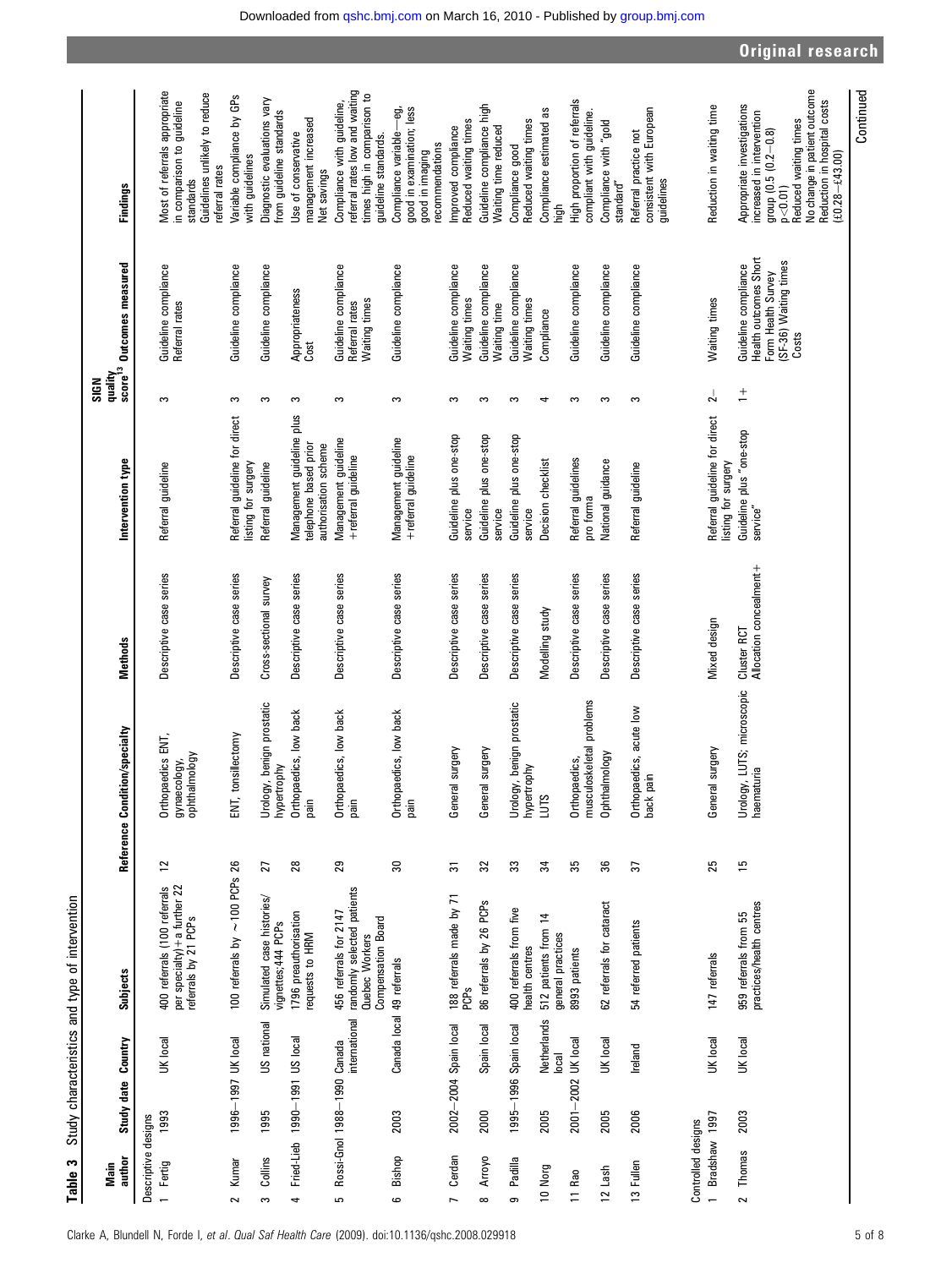|          | author<br>Main | Study date Country            |             | Subjects                                                                          |                | Reference Condition/specialty  | <b>Methods</b>                                                          | Intervention type                                                     | quality<br>score <sup>13</sup><br>SIGN | Outcomes measured                                                          | Findings                                                                                                                                                                  |
|----------|----------------|-------------------------------|-------------|-----------------------------------------------------------------------------------|----------------|--------------------------------|-------------------------------------------------------------------------|-----------------------------------------------------------------------|----------------------------------------|----------------------------------------------------------------------------|---------------------------------------------------------------------------------------------------------------------------------------------------------------------------|
| $\sim$   | Emslie         | 1993                          | UK local    | practices/health centres<br>100 couples from 82                                   | $\overline{e}$ | Gynaecology, infertility       | Allocation concealment-not management sheet<br>stated<br>RCT            | Guideline plus structured                                             | $\frac{1}{\sqrt{2}}$                   | Guideline compliance                                                       | progesterone increased (72%<br>activities-eg, use of day 21<br>intervention vs 41% control<br>Compliance with guideline<br>increased for all targeted<br>(p < 0.001)      |
|          |                | 4 Morrison 1996/1997 UK local |             | practices/health centres<br>689 referrals from 214                                | $\frac{6}{1}$  | Gynaecology Infertility        | Allocation concealment-not management sheet<br>Cluster RCT<br>stated    | Guideline plus structured                                             | $\frac{1}{\sqrt{2}}$                   | Referral rates Guideline<br>compliance Cost                                | $(1.00 - 1.75)$ Non sig increase<br>investigations more likely to<br>be carried out (OR 1.32<br>No difference in referral<br>rates. Appropriate<br>in costs.              |
| cu       |                | Maddison 2001/2003 UK local   |             | $\sim$ 5000 referrals from $\sim$ 100 20<br>PCPs                                  |                | adics<br>Orthopa               | Cohort study-historical<br>controls                                     | Guideline plus referral triage                                        | $\frac{1}{2}$                          | Appropriateness<br>Waiting time<br>Referral rates                          | Rates of referral increased<br>Appropriateness (surgical<br>Waiting times reduced<br>conversion rate 37%)<br>unchanged<br>(by 86%)                                        |
| ဖ        |                | Benninger 1994/1995           | US local    | 163 referrals from 74 PCPs                                                        | 21             | ENT                            | Cohort study-historical<br>controls                                     | Management guideline<br>+referral guideline                           | $\overline{2}$                         | Appropriateness of referral<br>Waiting times                               | No change in waiting times<br>(before), 70% (after; at<br>Appropriateness (45%<br>$5$ months), $p < 0.05$ )                                                               |
|          | Rao            | 1994/1995                     | US national | referring to one secondary<br>550 referrals by PCPs<br>care centre                | 22             | Orthopaedics, low back<br>pain | Cohort study-historical<br>controls                                     | Management guideline<br>+referral guideline                           | $2-$                                   | Guideline compliance                                                       | appropriateness of<br>investigations<br>No change in                                                                                                                      |
| $\infty$ | Goldberg       | 2001                          | US national | referrers-only rates supplied)<br>numbers of referrals or<br>(No data on absolute | $\overline{a}$ | Orthopaedics, low back<br>pain | No allocation concealment<br>Cluster RCT (with time<br>series analysis) | Management guideline<br>+ referral guideline                          | $\frac{1}{\tau}$                       | Surgery rates                                                              | population) over 30 months in<br>operations (20.9 per 100 000<br>Reduction of 8.9% surgical<br>ntervention communities                                                    |
| ക        |                |                               |             | Spata-fora 2000/2002 Italy national 1203 referrals (2465<br>patients) 450 PCPs    | 23             | SLINT <sup>2</sup><br>Urology  | Cohort study-historical<br>controls                                     | Management guideline<br>+referral guideline                           | $2-$                                   | Guideline compliance<br>Referral rates<br>Cost                             | Compliance (eg, reduced use<br>Reduced costs=savings of<br>investigation $(33\% - 22\%)$<br>and cost of inappropriate<br>Referral rates unchanged<br>(p < 0.001)<br>13.8% |
|          | 10 Fender      | 1999                          | $\leq$      | 1001 consultations (130<br>referrals)                                             | ≌              | Gynaecology, menorrhagia       | Allocation concealment+<br>Cluster RCT                                  | "Educational package"<br>based on principles of<br>academic detailing | $\frac{+}{-}$                          | treatment recommendations)<br>Guideline compliance (with<br>Referral rates | $(1.61 - 3.49)$ ) in intervention<br>Recommended medication<br>group and referral rate<br>increased (OR 2.38<br>reduced (OR 0.64<br>$(0.41 - 0.99)$                       |
|          | 11 Julian      | 2007                          | UK local    | intervention: 94 control)<br>193 referrals from 157<br>general practices (99      | 24             | Gynaecology, menorrhagia       | Cohort study-concurrent<br>controls                                     | Management guideline<br>+referral guideline                           | $\frac{1}{2}$                          | Patient outcomes (surgery<br>rates)                                        | No difference in SF-36 scores<br>Vo difference in surgical rates<br>Increased satisfaction in<br>intervention group                                                       |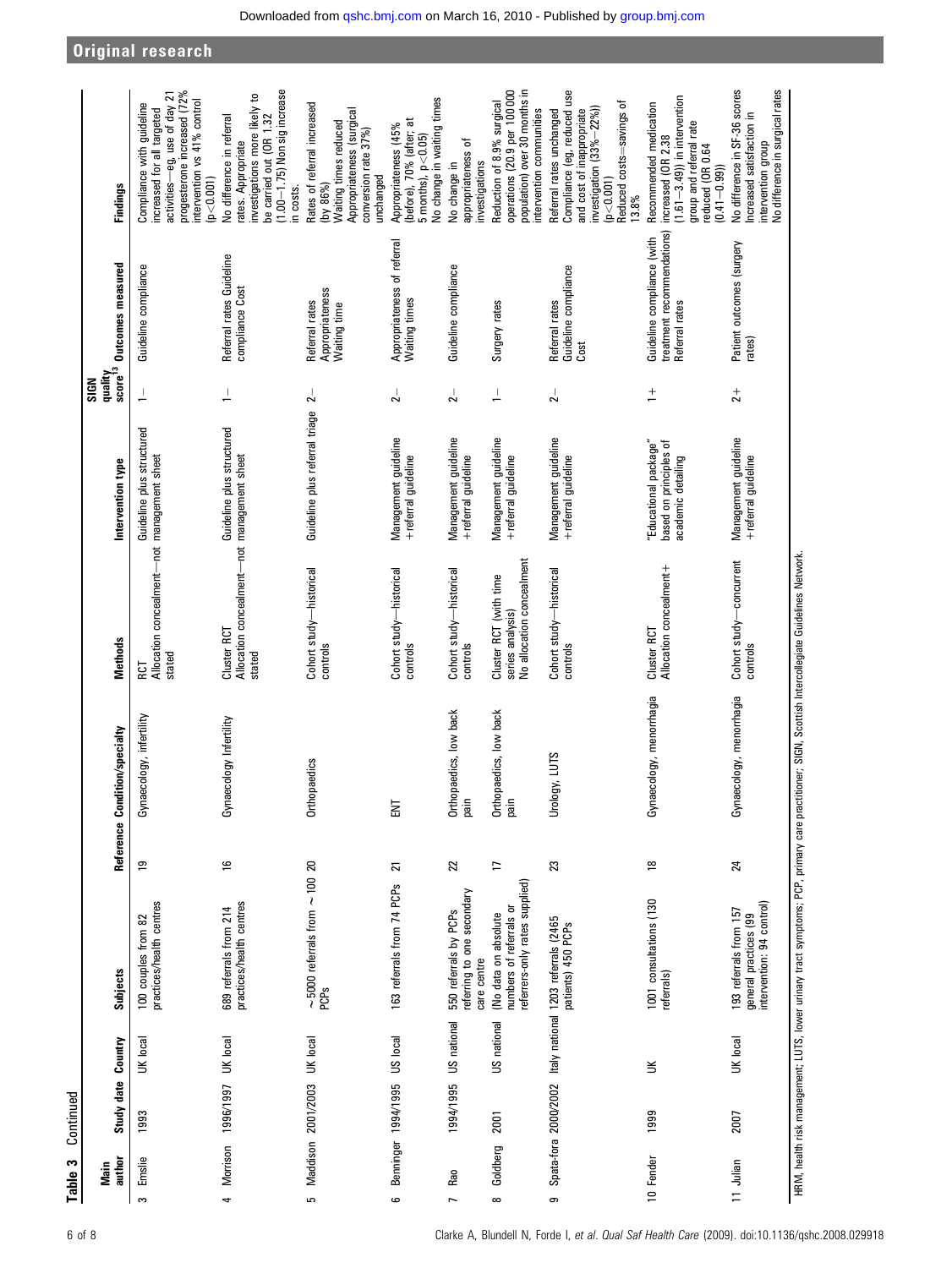## Strengths and weaknesses

In this review we concentrated on guidelines for referral to surgical specialties by general practitioners or primary care practitioners for adults with non-urgent conditions. Strengths of the review are that unlike the two previously published reviews,<sup>5 6</sup> we focused solely on referral guidelines for elective surgical assessment and we did not restrict our searches to randomised controlled trials. Extensive work went into developing a search strategy, which accurately covered the full range of terms used to describe the concept of "referral." As a result we have identified a number of relevant studies internationally in addition to those covered in existing reviews. We did not estimate publication bias systematically, although it is noticeable that authors evaluating guidelines that they had produced themselves or that had been produced locally were more likely to be evaluated positively. Five of the included studies covered national guidelines produced from "elsewhere" and disseminated passively, and these tended to be evaluated less positively. Generalisability is an issue because all the included studies we found were undertaken in high-income countries and, of these, 18 of 24 were from English-speaking countries.

We did not synthesise results to produce overall quantitative conclusions on the benefits of referral guidelines because of the disparities in interventions, definitions, measures and outcomes used in the current body of research. Summary estimates of effect (if indeed they were possible to derive) would at this stage be misleading. Instead, we undertook a descriptive synthesis of the findings, $38$  taking account of the relative weight of evidence using a recognised strength of evidence tool.<sup>13</sup>

## Implications for policy, practice and research

Guidelines for referral for elective surgical assessment by primary care practitioners appear to improve appropriateness of referral by improving appropriateness of pre-referral diagnostic investigation. However, there is no consistent evidence for effects on other measures of appropriateness of referral or on health outcomes. There is conflicting evidence on the effect of these guidelines on costs. Notwithstanding these problems, guideline production has consistently been encouraged as one of the means to implement research findings into clinical practice. And elective surgical referral is a well-defined area where guidelines should be of value. Our findings suggest that referral guidelines on their own are unlikely to improve referrals especially those where dissemination is passive, and the findings of this review confirms previous reports.

However, our findings about different methods of active implementation are interesting. It is clear that those wishing to adopt referral guidelines need to adopt and tailor an associated implementation strategy, which is most suitable to their local circumstances.

All but a few of the studies of effectiveness of guidelines for elective surgical referral that we found were not of high methodological quality. High-quality evaluations of referral guidelines are still clearly needed. Other issues for further research include:

- $\blacktriangleright$  investigation into the complex management intervention(s) that best support referral guideline use and compliance
- $\triangleright$  teasing out of the effects of bias because of local championing of local guidelines and the legitimate benefits of a local development approach

Guidelines may only ever be a part of the story, and there may also be a need for some "back to the drawing board"

research into the best methods for ensuring that a rapidly developing evidence base can be incorporated into these important, nodal "gateway" decisions made by primary care practitioners in healthcare.

**Funding** The study was funded by the NIHR SDO research and development programme (grant SDO/08/1310/072). The study funders had no role in study design; in the collection, analysis and interpretation of data; in the writing of the report; and in the decision to submit the article for publication. The researchers were independent from the funders.

Competing interests Declared. AC, NM and JB are involved in phase II of this work, which involves development and evaluation of referral guidelines for elective surgical assessment in orthopaedics and urology.

**Provenance and peer review** Not commissioned; externally peer reviewed.

## **REFERENCES**

- 1. **O'Donnell C.** Variation in GP referral rates: what can we learn from the literature? Fam Pract 2000;17:462-71.
- 2. **Reynolds G,** Chitnis J, Roland M. General practitioner outpatient referrals: do good doctors refer more patients to hospital?  $B\dot{M}$  1991; 302:1250-2.
- **Wilkin D,** Smith A. Variation in general practitioners' referral rates to consultants.  $J R$ Coll Gen Pract 1987;37:350-3.
- National Institute of Clinical Excellence. (NICE) Referral advice: a guide to appropriate referral from general to specialist services. 2001. ISBN: 1-84257- 144-3 http://www.nice.org.uk/media/A8F/DC/Referraladvice.pdf (accessed 4 Jan 2010).
- 5. Grimshaw JM, Winkens RAG, Shirran E, et al. Interventions to improve outpatient referrals from primary care to secondary care. Cochrane Database Syst Rev 2005 Jul 20;3:CD005471.
- 6. Faulkner A, Mills N, Bainton, et al. A systematic review of the effect of primary carebased service innovations on quality and patterns of referral to specialist secondary care. Br J Gen Pract 2003;53:878-84.
- 7. Field M, Lohr K. Clinical practice guidelines: directions for a new program Washington, DC. National Academy Press; 1990.
- Woolf S, Grol R, Hutchinson A, et al. Clinical guidelines: potential benefits, limitations, and harms of clinical guidelines.  $BMJ$  1999; $\overline{3}18.527-30$ .
- 9. **Gabbay J,** le May A. Evidence based guidelines or collectively constructed "mindlines?" Ethnographic study of knowledge management in primary care. BMJ 2004;329:1013.
- 10. **Worrall G,** Chaulk P, Freake D. The effects of clinical practice guidelines on patient outcomes in primary care: a systematic review. CMAJ 1997:156:1705-12
- 11. Grimshaw J, Shirran L, Thomas R, et al. Changing provider behavior: an overview of systematic reviews of interventions. Med Care 2001;39:ll2-45.
- Fertig A, Roland M, King H, et al. Understanding variation in rates of referral among general practitioners: are inappropriate referrals important and would guidelines help to reduce rates?  $BMJ$  1993; 307:1467-70.
- 13. Harbour R, Miller J. for the Scottish Intercollegiate Guidelines Network Grading Review Group. A new system for grading recommendations in evidence based guidelines.  $BMJ$  2001; 323:334-6.
- 14. NHS centre for reviews and dissemination. Undertaking systematic reviews of research on effectiveness: CRD's guidance for those carrying out or commissioning reviews, CRD report number 4 2nd edn. March 2001. York, UK: : University of York.
- 15. **Thomas R,** Grimshaw J, Mollison J, et al. Cluster randomized trial of a guidelinebased open access urological investigation service. Fam Pract 2003;20:646-54.
- 16. **Morrison J,** Carroll L, Twaddle S, et al. Pragmatic randomised controlled trial to evaluate guidelines for the management of infertility across the primary care-secondary care interface.  $\overline{BMJ}$  2001;322:1282-4.
- 17. Goldberg H, Deyo R, Taylor V, et al. Can evidence change the rate of back surgery? A randomized trial of community-based education. Eff Clin Pract  $2001 \cdot 4 \cdot 95 - 104$
- 18. Fender G, Prentice A, Gorst T, et al. Randomised controlled trial of educational package on management of menorrhagia in primary care: the Anglia menorrhagia evaluation study.  $\bar{B}$ MJ 1999;318:1246-50.
- 19. **Emslie C,** Grimshaw J, Templeton A. Do clinical guidelines improve general practice management and referral of infertile couples?  $BMJ$  1993; 306: 1728-31.
- 20. Maddison P, Jones J, Breslin A, et al. Improved access and targeting of musculoskeletal services in northwest Wales: targeted early access to musculoskeletal services (TEAMS) programme. BMJ 2004;329:1325-7.
- 21. **Benninger M,** King F, Nichols R. Management guidelines for improvement of otolaryngology referrals from primary care physicians. Otolaryngol Head Neck Surg 1995:113:446-52.
- Rao J, Kroenke K, Mihaliak K, et al. Can guidelines impact the ordering of magnetic resonance imaging studies by primary care providers for low back pain? Am J Manag  $Care 2002; 8:27 - 35.$
- 23. Spatafora S, Canepa G, Migliari R, et al. Effects of a shared protocol between urologists and general practitioners on referral patterns and initial diagnostic